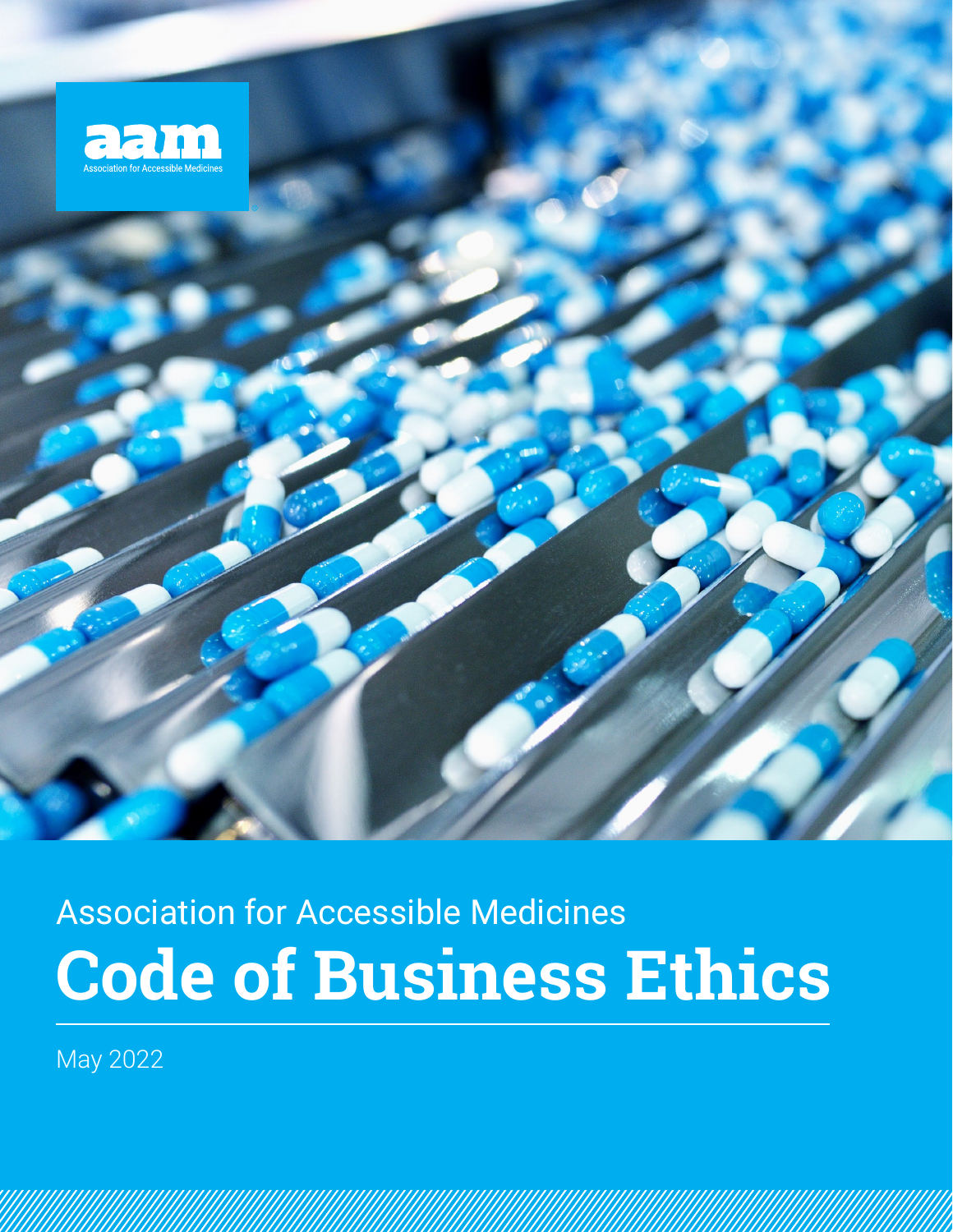# **Introduction**

Improving patient access to affordable medicines is a core value of companies that develop and manufacture generic and biosimilar medicines. Our companies produce and distribute the medicines that make up more than 90% of all prescriptions filled in the United States – but at just 16% of total prescription drug spending. Our industry is an indispensable pillar of our national healthcare system.

Through our membership in the industry's trade association, the Association for Accessible Medicines, we promote marketplace competition and support strategic enhancements to the Food and Drug Administration's (FDA) generic drug and biosimilar approval process. We do this for one purpose: to put affordable medicines within the reach of patients who need them. Every dollar saved at the pharmacy counter is a dollar that patients can spend on life's essentials and other pursuits  $-$  or put away for future use. We help patients live better lives, and we do so in a way that saves precious resources for patients, taxpayers, and our economy.

The practices discussed in the Association for Accessible Medicines' (AAM) Code of Business Ethics. represent behaviors that our companies have been demonstrating for years. And yet, it is incumbent on us to declare to our patients and customers the values upon which our industry is based, and the ethical and business standards upon which we are committed to operating with other members of the healthcare ecosystem.

AAM endorses international principles of business ethics as set forth in this Code, including the Asia Pacific Economic Cooperation (APEC) Mexico City Principles on Voluntary Codes of Business Ethics in the Biopharmaceutical Sector. Yet our companies are often distinct from the business of the signatories to those Principles and from that of the global brand name pharmaceutical industry. The generic and biosimilar drug industry is characterized by intense competition among our companies who race to be the first to obtain FDA approval for new versions of brand name drugs which typically bring welcome cost savings to patients and our healthcare system when multiple generic and biosimilar drug products enter the market.

We must never take the ethics of healthcare access for granted. Our companies believe in our ethical mission, and AAM's Board of Directors has approved this Code. AAM looks forward to working with all stakeholders to expand access to generic and biosimilar medicines  $-$  the proven, reliable way to drive down the cost of medicine, which helps patients, strengthens our economy, and benefits our society.

This AAM Code of Business Ethics is applicable to the operation of generic drug and biosimilar companies who adopt the Code in the United States and interactions with United States healthcare professionals. It was adopted by the Board of Directors of AAM on February 12, 2018 and originally effective on September 1, 2018. Subsequently, this Code was updated and the revisions approved by the Board of Directors of AAM on February 14, 2022 and effective on September 1, 2022.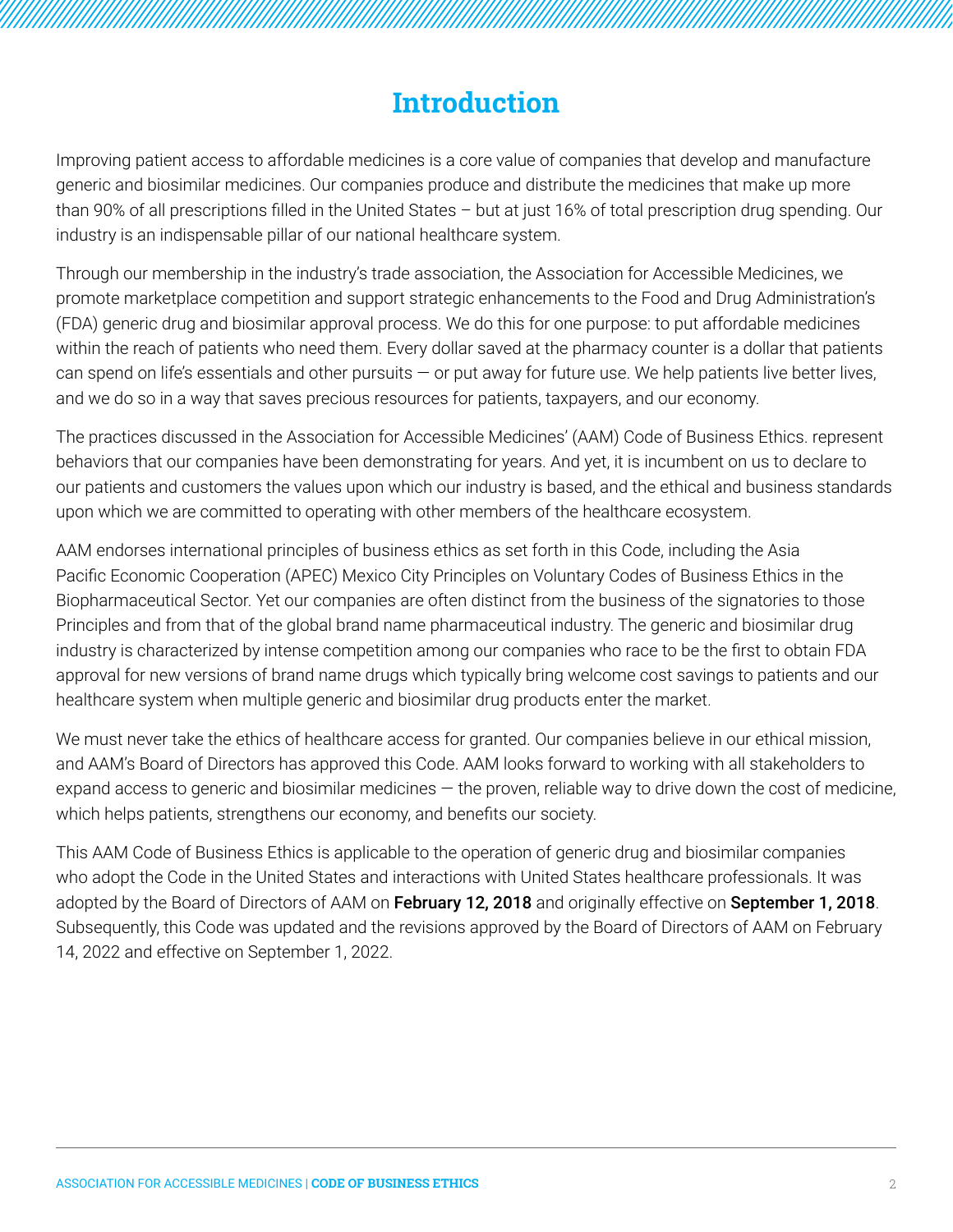# **Summary of Guiding Principles**

Ethical behavior and interactions help ensure that patients may access medicines that improve their lives. In order to achieve this goal, generic medicine and biosimilar companies ("Companies") are committed to:

- **1.** Engaging in the development, manufacturing, research, marketing, distribution, and/or sale of medicines to benefit patients.
- **2.** Vigorous competition, which is the lifeblood of the generic drug and biosimilar industry. Competition allows our companies to drive enormous savings and pass them on to patients, taxpayers, and healthcare payors. Our Companies believe in the ethical value of access to affordable medicines and compete vigorously to provide them to patients.
- **3.** Following high ethical standards as well as all applicable laws and regulations when interacting with all stakeholders. Companies encourage healthcare professionals, government officials, and others who work with Companies to respect these Principles and adopt consistent standards if applicable.
- **4.** Complying with relevant codes of ethical business practices. Companies should also ensure that internal structures and procedures (including adequate training of employees and third parties who act on their behalf) are created to help ensure responsible and ethical behavior.
- **5.** Complying with relevant standards regarding the development, manufacturing, distribution, commercialization and safety of medicines.
- **6.** Respecting the independence of patient organizations.
- **7.** Respecting patient privacy.
- **8.** Ethical relationships with healthcare professionals, government officials, buyers, patients, and other stakeholders, which are critical to the mission of Companies to help patients by developing and making available safe, effective and affordable medicines.
- **9.** Industry relationships with healthcare professionals that support, and are consistent with, the professional responsibilities healthcare professionals have towards their patients. When they interact with healthcare professionals, Companies have an obligation and responsibility to provide objective, accurate, balanced information about their medicines in order to establish a clear understanding of the appropriate use of these medicines by healthcare professionals for their patients.

#### Consistent with these Guiding Principles, Companies agree to abide by the following AAM Code of Business Ethics.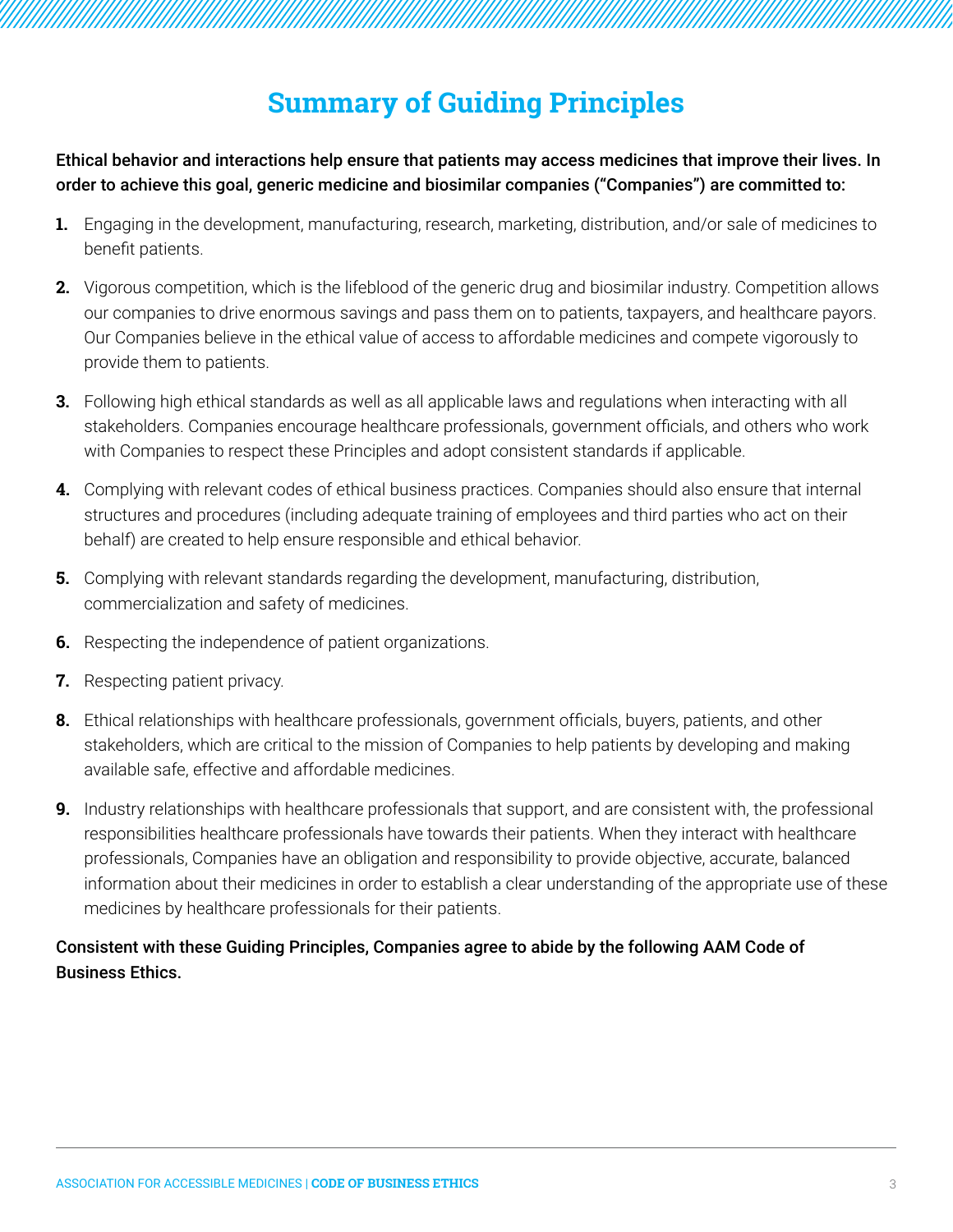# **I. General Provisions**

# **1. Safety of Medicines**

- **A.** Medicines provided by Companies will conform to high standards of quality, safety, and efficacy as determined by regulatory authorities in each economy in which they operate.
- **B.** Companies will report adverse events or adverse drug reactions to regulatory authorities, subject to applicable laws and regulations.

## **2. Competition**

**A.** Companies will compete fairly in accordance with all applicable competition and antitrust laws.

# **3. Clinical Trials**

- **A.** All clinical trials (phases I to IV) and scientific research involving patients sponsored or supported by companies will be conducted with the intent to develop bona fide scientific knowledge that will benefit patients and advance science and medicine. Companies must comply with applicable laws and regulations to ensure transparency and accountability in the presentation of research and publication of study results.
- **B.** Clinical trials will be undertaken in an ethical manner.
- **C.** Clinical trials will not be used as inducements for past or future sales.

#### **4. Company Donations for Charitable Purposes**

- **A.** As a demonstration of good corporate citizenship, Companies may choose to support worthwhile activities both within and outside their communities.
	- **1.** Donations, including donations in kind, may be provided to charitable organizations and institutions involved in promoting activities such as artistic, charitable, cultural, community, educational, humanitarian, health, philanthropic, and sporting activities in accordance with applicable laws and regulations.
	- **2.** Companies may provide financial support for patient organization meetings or other activities provided that the primary purpose of the activity is professional, educational, or scientific in nature, or otherwise supports the mission of the patient organization.
	- **3.** Funding and donations in-kind should be directed to organizations and documented in a manner that outlines the nature of the donation provided.
	- **4.** Acknowledgement by the recipient organization of such support should be restricted to appropriate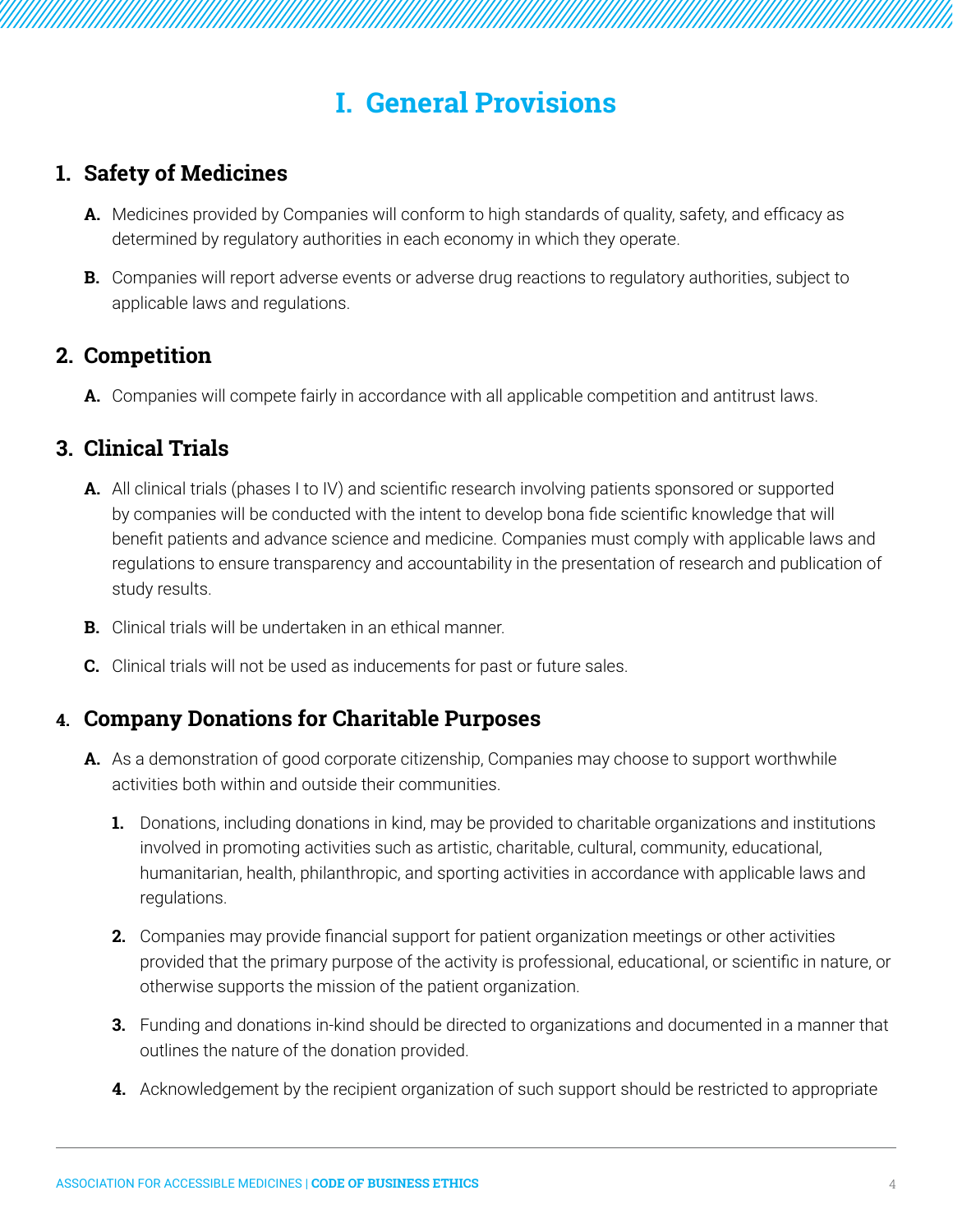recognition of support.

**5.** Companies should ensure that there are no incentives to prescribe, recommend, purchase, supply, or administer a product based on such financial support and that nothing should be offered or provided that would interfere with the independence of a healthcare professional's prescribing or dispensing practices.

### **5. Patient Organizations**

If Companies interact with patient organizations,

- **A.** Companies should respect the autonomy of patient organizations and their independence.
- **B.** Support of patient organizations through grants or charitable contributions from Companies must not be conditional on the promotion of a specific medicine.

# **6. Compliance Procedures and Responsibilities**

**A.** It is the responsibility of Companies to ensure that internal compliance procedures exist that facilitate compliance with this Code. These procedures should be documented and provided to employees to further enhance compliance.

#### **7. Adherence to Code**

**A.** All Companies should adopt procedures to assure adherence to this Code and other relevant local, national, and regional industry codes of ethics. Healthcare professionals, government officials, buyers, and other stakeholders should respect this Code and adopt consistent standards if applicable.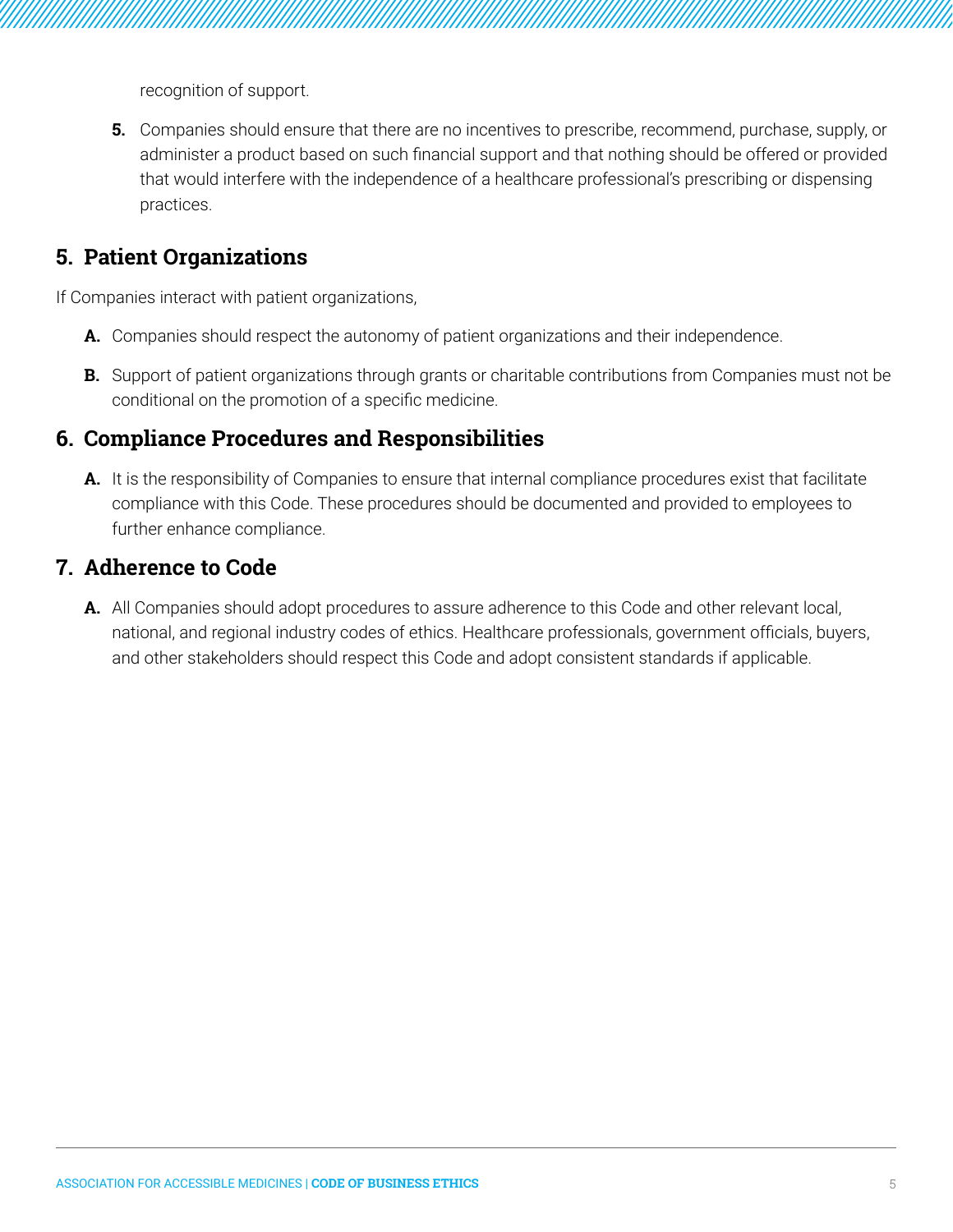# **II. Relationships with Healthcare Professionals**

Many generic drug companies are devoted almost exclusively to the research and development necessary to bringing new generic drugs through the FDA approval process and the subsequent work with other members of the pharmaceutical supply chain to deliver high- quality affordable prescription drugs to patients. In such cases, there may be very little marketing of medicines directly to prescribers or advertising to patients. However, in some cases, for example, developers of biosimilars or complex generic medicines may choose to engage with researchers and physicians to develop these medicines and educate about their benefits and risks. When a generic or biosimilar drug developer interacts directly with healthcare professionals, the following standards apply to applicable business units and Company personnel:

#### **8. Interactions with Healthcare Professionals**

- **A.** Interactions between Companies and healthcare professionals can provide valuable scientific, clinical, product, and policy information about medicines that may lead to improved patient care.
- **B.** Appropriate educational activities and training can help to ensure that medicines are used correctly for optimal patient benefit. Company relationships with healthcare professionals can help to achieve these goals because they enable Companies to:
	- **1.** inform healthcare professionals about the benefits and risks of medicines to help advance appropriate patient use;
	- **2.** provide scientific and educational information;
	- **3.** support medical research and education; and
	- **4.** obtain feedback and advice about our products through consultation with medical experts.
- **C.** All interactions with a healthcare professional are to be conducted in a professional and ethical manner.
	- **1.** Companies must not seek to improperly influence healthcare professionals.
	- **2.** Nothing should be offered or provided by a Company in a manner that inappropriately influences the independence of a healthcare professional's prescribing practices.
	- **3.** Education and promotional activities should encourage the appropriate use of medicines by presenting them objectively and without exaggerating their properties, and should be in compliance with the provisions prescribed by this Code and other applicable laws, regulations, and regional industry codes of ethics.
	- **4.** Relationships between Company personnel and healthcare professionals should encourage the development of a medical practice committed to patients' well-being and be based on truthful, accurate, and updated scientific evidence.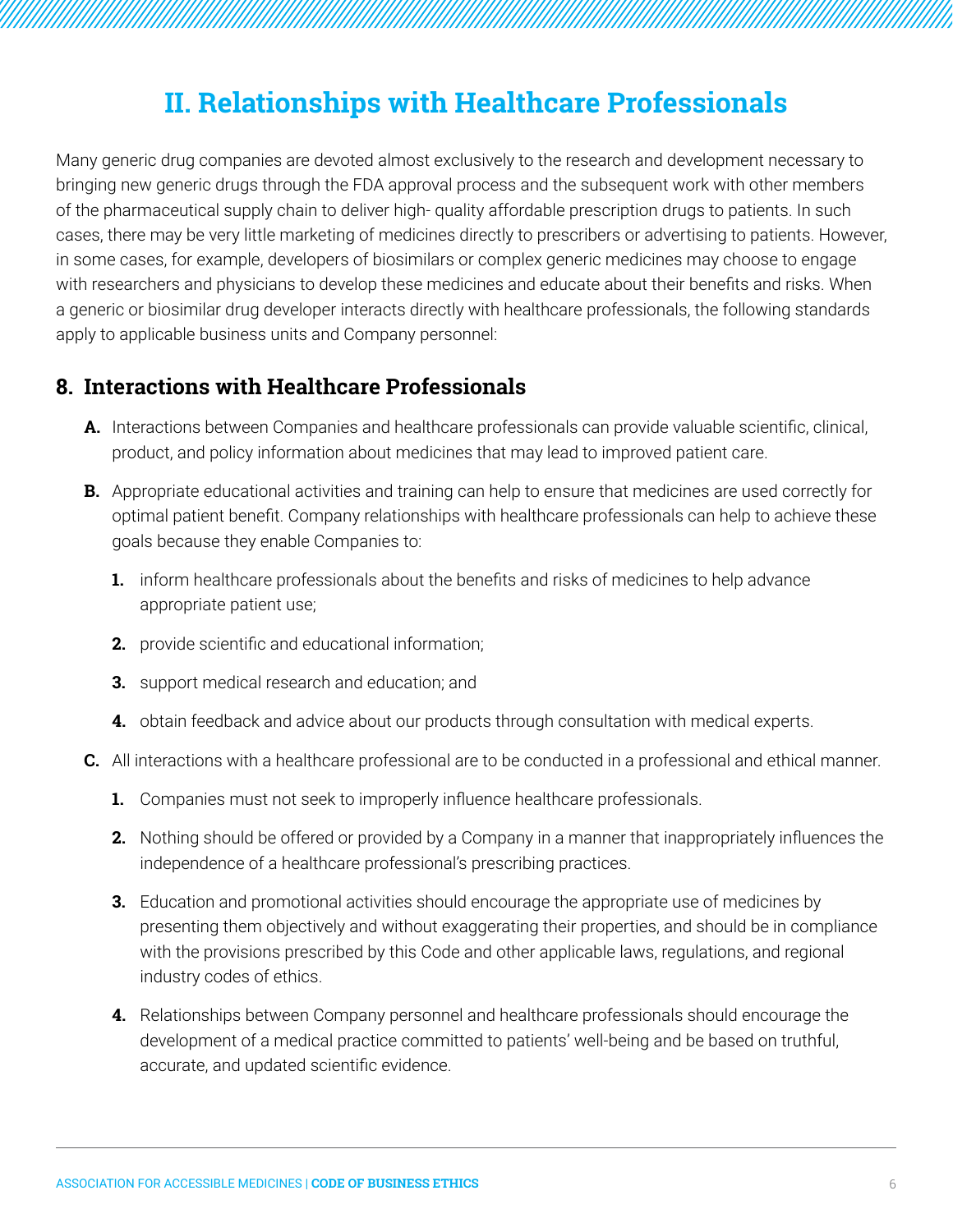# **9. Samples**

- **A.** It is appropriate to provide samples for patient use in accordance with the Prescription Drug Marketing Act.
- **B.** In accordance with local laws and regulations, samples of medicines supplied at no charge may be provided to healthcare professionals in order to enhance patient care. Samples must not be resold or otherwise misused.
	- **1.** Companies should have adequate systems of control and accountability for samples provided to healthcare professionals including how to look after such samples while they are in the possession of Company representatives.
	- **2.** Samples should not be used as payment for services, return for favorable treatment, or other inappropriate inducements.

# **10. Promotional Information and Activities**

- **A.** Promotion about approved uses of medicines should be consistent with FDA-approved product information and all laws and regulations pertaining to the communication of information about medicines to healthcare professionals.
- **B.** Promotional information should be clear, legible, accurate, balanced, fair, objective, and sufficiently complete to enable a healthcare professional to form his or her own opinion of the therapeutic value of the medicines concerned.
	- **1.** Promotional information should be based on an up-to-date evaluation of all relevant evidence and reflect that evidence clearly. It should not mislead by distortion, exaggeration, undue emphasis, omission or in any other way.
	- **2.** Promotional information should be capable of substantiation either by reference to the approved labeling or by scientific evidence. Such evidence should be made available on request to healthcare professionals. Companies should deal objectively with requests for information made in good faith and should provide data that are appropriate to the source of the inquiry.
	- **3.** Companies are responsible for compliance with applicable laws and regulations, including local, national, and regional industry codes of ethics.
	- **4.** Clinical assessments, postmarketing surveillance and experience programs and post-authorization studies must not be disguised promotion. Such assessments, programs, and studies must be conducted with a primarily scientific or educational purpose.
	- **5.** Materials sponsored by a Company relating to medicines and their uses, whether promotional in nature or not, should clearly indicate by whom they have been sponsored.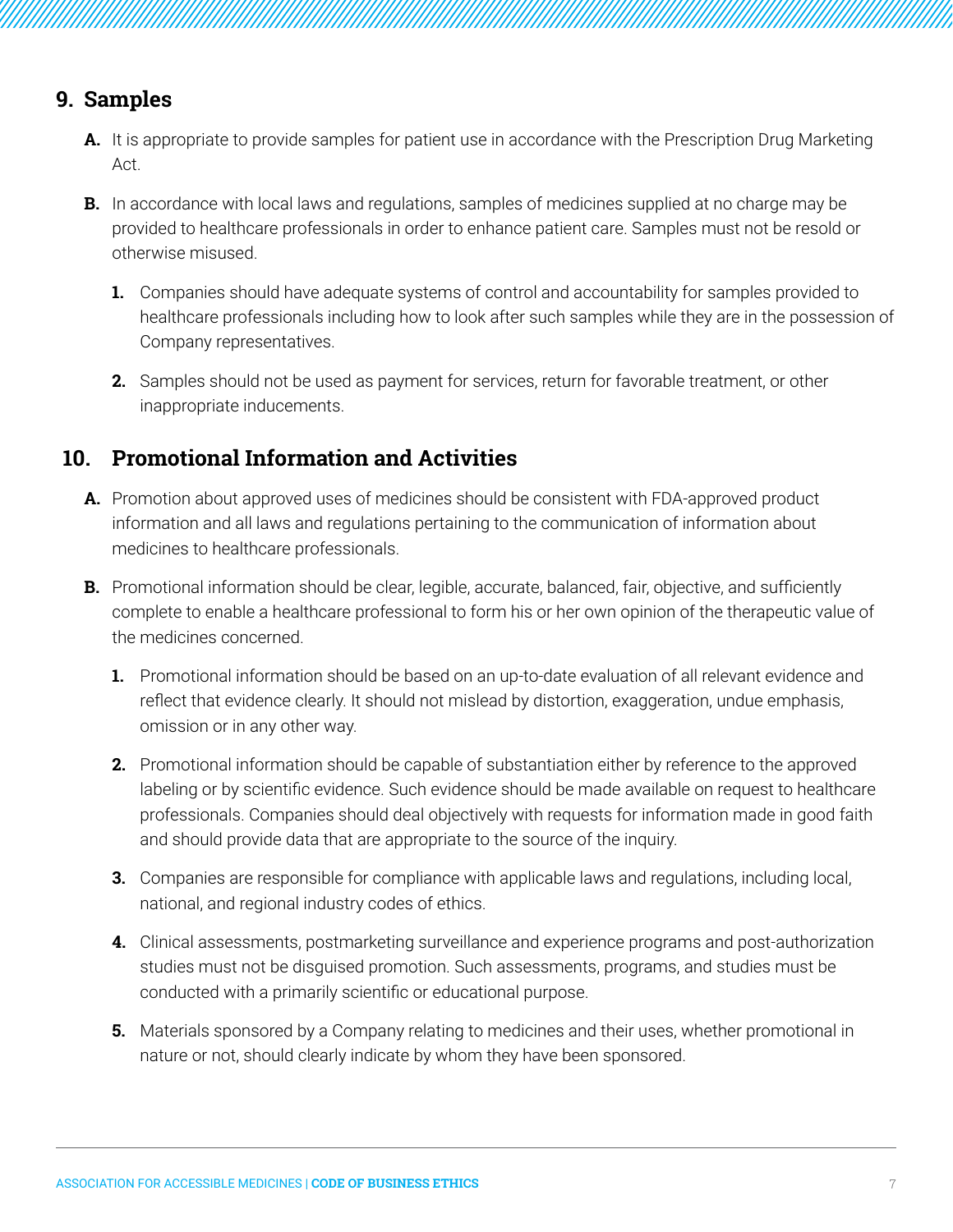## **11. Informational Presentations by Company Representatives**

- **A.** In order to provide important scientific information and to respect healthcare professionals' abilities to manage their schedules and provide patient care, Company representatives may take the opportunity to present information during healthcare professionals' working day, including mealtimes, in accordance with applicable laws and regulations.
	- **1.** In connection with such presentations or discussions, it may be appropriate for occasional meals to be offered to the healthcare professional as well as members of their staff attending presentations, so long as the presentations provide scientific or educational value and the meals (a) are reasonable as judged by local standards; (b) are not part of an entertainment or recreational event; and (c) are provided in a manner conducive to informational communication. Any such meals offered in connection with informational presentations made by field sales representatives or their immediate managers should be limited to in-office or in-hospital settings.
	- **2.** Inclusion of a healthcare professional's spouse or other quest in a meal accompanying an informational presentation made by or on behalf of a Company is not appropriate. Offering "take-out" meals or meals to be eaten without a Company representative being present is not appropriate.

# **12. Educational Items and Gifts**

- **A.** Payments in cash or cash equivalents (such as gift certificates) or gifts for the personal benefit of healthcare professionals should not be provided or offered to healthcare professionals.
	- **1.** It is appropriate for Companies, where permitted by law or local codes of ethics, to offer to healthcare professionals items designed primarily for the education of patients or healthcare professionals if the items are of modest value and do not have value to healthcare professionals outside of his or her professional responsibilities. Such items should not be offered on more than an occasional basis, even if each individual item is appropriate.
	- **2.** These items should not subsidize normal routine operations of a medical practice.
	- **3.** Providing items for healthcare professionals' use that do not advance disease or treatment education – even if they are practice-related items of minimal value (such as pens, note pads, and similar "reminder" items with Company or product logos) – may foster misperceptions. Such noneducational items should not be offered to healthcare professionals or members of their staff, even if they are accompanied by patient or physician educational materials.

# **13. Support for Continuing Medical Education**

- **A.** Continuing medical education (CME) helps physicians and other medical professionals to obtain information and insights that can contribute to the improvement of patient care and the medical practice.
	- **1.** Companies that support CME should separate their CME grant-making functions from their sales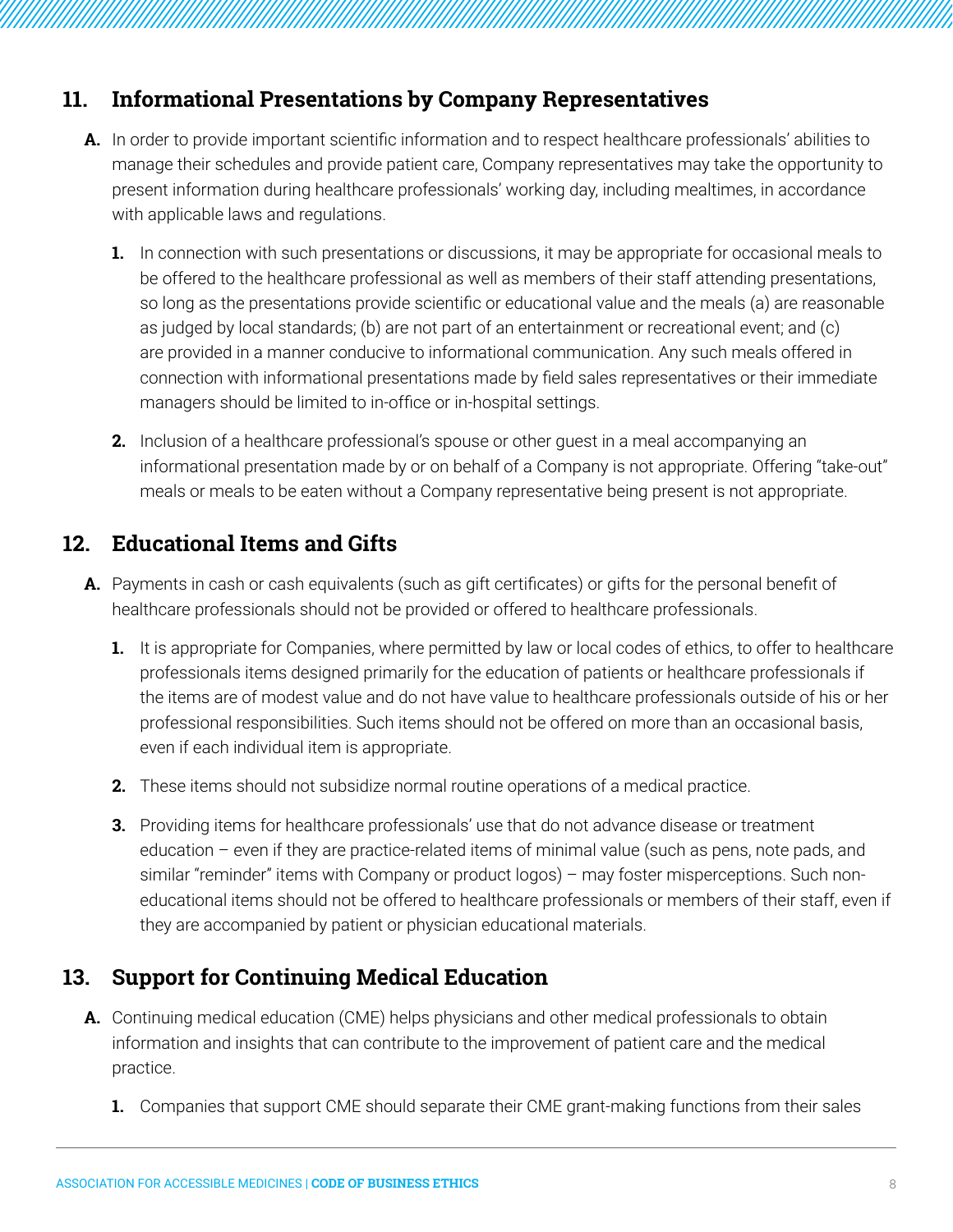and marketing departments and should develop objective criteria for making CME grant decisions to ensure that programs funded are bona fide and quality educational programs and that financial support is not an inducement to prescribe or recommend a particular medicine or course of treatment.

- **2.** Since the giving of any subsidy directly to a healthcare professional by a Company could be viewed as an inappropriate cash gift, any financial support should be given to the CME provider, which, in turn, can use the money to reduce the overall CME registration fee for all participants. The Company should respect the independent judgment of the CME provider and should follow standards for commercial support established by the Accreditation Council for Continuing Medical Education (ACCME) or other entity that may accredit the CME. When Companies underwrite CME, responsibility for and control over the selection of content, faculty, educational methods, materials, and venue belongs to the organizers of the conferences or meetings in accordance with their guidelines. The Company should not provide any advice or guidance to the CME provider, even if asked by the provider, regarding the content or faculty for a particular CME program funded by the Company.
- **3.** Financial support should not be offered for the costs of travel, lodging, or other personal expenses of non-faculty healthcare professionals attending CME, either directly to the individuals participating in the event or indirectly to the event's sponsor (except as set out in Section C below). Similarly, funding should not be offered to compensate for the time spent by healthcare professionals participating in the CME event.
- **B.** Grants, scholarships, subsidies, support, consulting contracts, educational, or practice-related items should not be provided or offered to a healthcare professional in exchange for recommending and prescribing medicines, or otherwise in a manner that would interfere with the ethics and the independence of a healthcare professional's prescribing practices. Companies should have a reasonable expectation that the grant is for the purpose of supporting legitimate education, scientific, or medical research.
- **C.** Financial assistance for scholarships or other educational funds to permit medical students, residents, fellows, and other healthcare professionals in training to attend carefully selected educational conferences may be offered so long as the selection of individuals who will receive the funds is made by the academic or training institution. "Carefully selected educational conferences" are generally defined as the major educational, scientific, or policymaking meetings of national, regional, or specialty medical associations.

# **14. Symposia and Congresses**

- **A.** The purpose and focus of healthcare symposia, congresses and other promotional or non-promotional, scientific or professional meetings (an "Event") for healthcare professionals organized or sponsored by a Company should be to inform healthcare professionals about products and/or to provide scientific or educational information.
- **B.** Company relationships with healthcare professionals are regulated by multiple entities and intended to benefit patients and to enhance the practice of medicine. Interactions should be focused on informing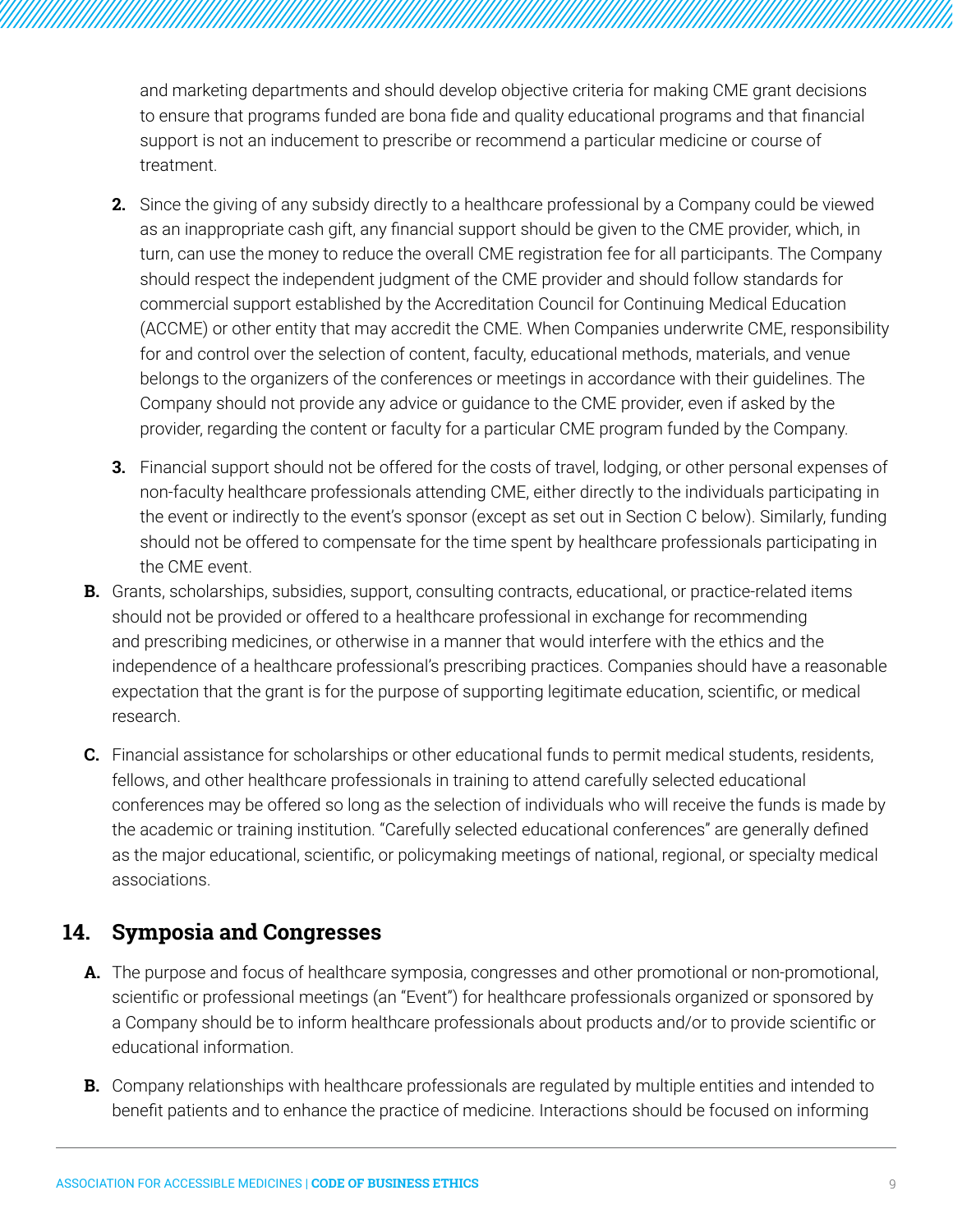healthcare professionals about products, providing scientific and educational information, and supporting medical education.

- **C.** Since the giving of any subsidy directly to a healthcare professional by a Company may be viewed as an inappropriate cash gift, any financial support should be given to the conference's sponsor, which, in turn, can use the money to reduce the overall conference registration fee for all attendees. When companies underwrite medical conferences, symposia, or meetings other than their own, responsibility for and control over the selection of content, faculty, educational methods, materials, and venue belongs to the organizer of the conferences, symposia, or meetings in accordance with their guidelines.
- **D.** All Events should be held in an appropriate venue that is conducive to the scientific or educational objectives and the purpose of the Event or meeting. Companies should avoid using extravagant venues or resorts.
- **E.** Hospitality should be limited to refreshments and/or meals incidental to the main purpose of the Event and should only be provided:
	- **1.** to participants of the Event and not their guests; and
	- **2.** when modest and reasonable as judged by local standards.
	- **3.** Companies should not pay any costs associated with individuals accompanying invited healthcare professionals.

# **15. Consultant and Speaker Arrangements**

- **A.** Consulting arrangements with healthcare professionals may allow companies to obtain information or advice from medical experts on such topics as the marketplace, products, therapeutic areas, and the needs of patients. Companies may use this advice to inform their efforts to ensure that the medicines they develop, produce, and/or market are meeting the needs of patients. In addition, healthcare professionals participate in Company-sponsored speaking programs in order to help educate and inform other healthcare professionals about the benefits, risks, and appropriate uses of medicines.
	- **1.** Companies should continue to ensure that consultant and speaking arrangements are neither inducements nor rewards for prescribing or recommending a particular medicine or course of treatment.
	- **2.** It is appropriate for consultants and speakers who provide services to be offered reasonable compensation for those services and reimbursement for reasonable travel, lodging, and meal expenses incurred as part of providing those services. Any compensation or reimbursement made in conjunction with a consulting or speaking arrangement should be reasonable and based on fair market value. It is not appropriate to pay honoraria or travel or lodging expenses to non-faculty and non-consultant healthcare professional attendees at Company-sponsored meetings, including attendees who participate in interactive sessions.
	- **3.** Speaker training is an essential activity because the FDA holds Companies accountable for the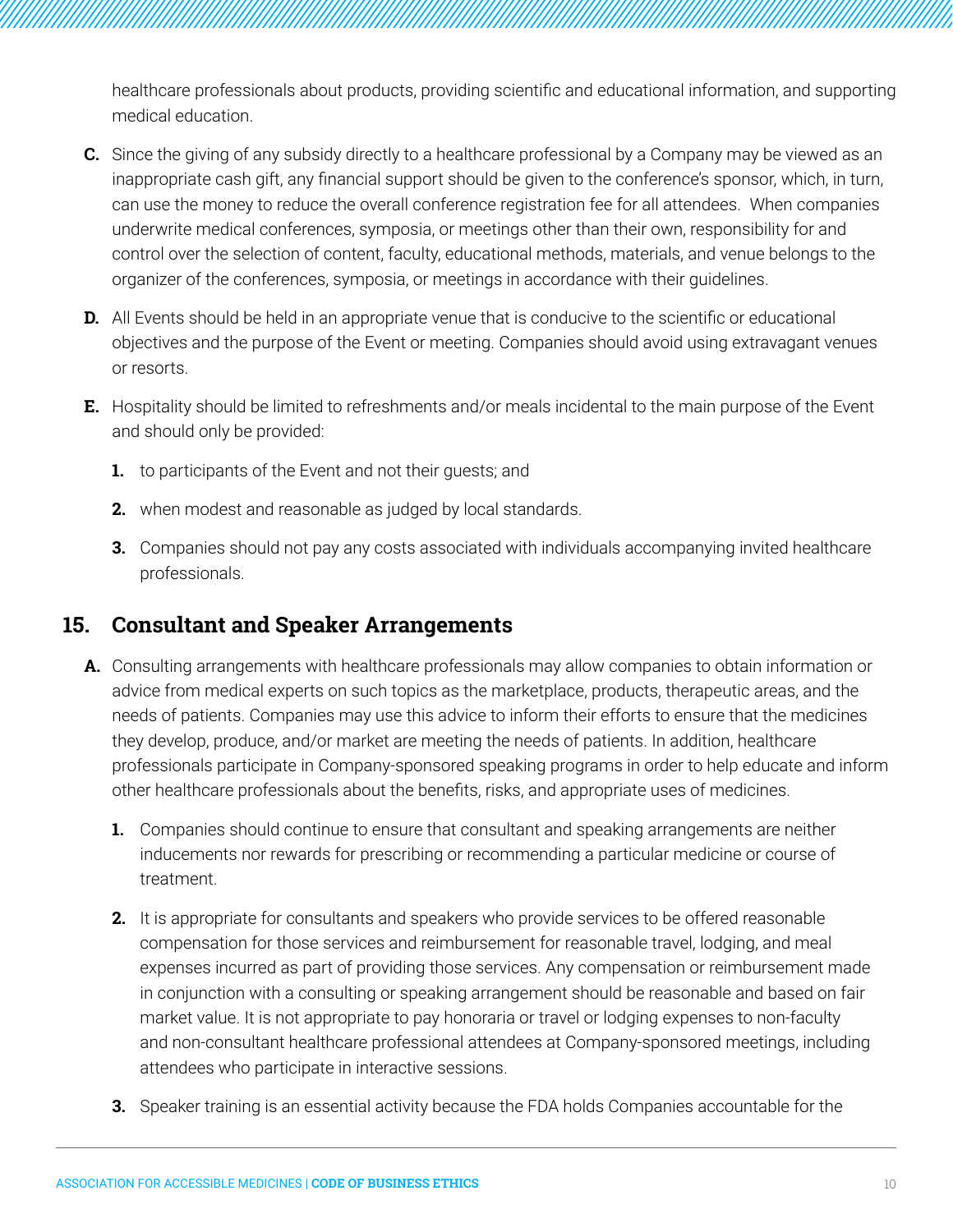presentations of their speakers. It is appropriate for healthcare professionals who participate in programs intended to train speakers for Company-sponsored speaker programs to be offered reasonable compensation for their time, considering the value of the type of services provided, and to be offered reimbursement for reasonable travel, lodging, and meal expenses.

- **4.** Each Company should, individually and independently, cap the total amount of annual compensation it will pay to an individual healthcare professional in connection with all speaking arrangements. Each Company also should develop policies addressing the appropriate use of speakers, including utilization of speakers after training and the appropriate number of engagements for any particular speaker over time.
- **5.** The purpose of speaker programs is to present substantive educational information to address a bona fide education need among attendees. Invitations to speaker programs should be limited to those who have a bona fide educational need for the information presented at the program. In addition, repeat attendance at a speaker program on the same or substantially the same topic is not appropriate.
- **6.** Speaker programs should be conducted at modest locations conducive to the presentation of information. There should be no entertainment; high-end restaurants are not appropriate venues. Any meals provided should be modest by local standards and an incidental business courtesy to attendees. Alcohol should not be paid for or provided by Companies to attendees at speaker programs. Consulting or advisory arrangements lacking a bona fide business purpose should not be used to justify compensating healthcare professionals for their time or their travel, lodging, and other out-of-pocket expenses.
- **7.** At speaker program events Companies and speakers should be clear that the Company is sponsoring the presentation, and the speaker is being paid to present on behalf of the Company. Companies and speakers should limit presentations to information that is consistent with FDA or other applicable guidelines.
- **8.** Beyond providing all speakers with appropriate training, Companies should periodically monitor speaker programs for compliance with FDA or other applicable regulatory requirements for communications on behalf of the Company about its medicines.
- **9.** To avoid even the appearance of impropriety, Companies should require any healthcare professional who is a member of a committee that sets formularies or develops clinical guidelines and also serves as a speaker or commercial consultant for the Company to disclose to the committee the existence and nature of his or her relationship with the Company. This disclosure requirement should extend for at least two years beyond the termination of any speaker or consultant arrangement. Upon disclosure, healthcare professionals who serve as speakers or consultants should be required to follow the procedures set forth by the committee of which they are a member, which may include recusing themselves from decisions relating to the medicine for which they have provided speaking or consulting services.
- **10.** Consulting or advisory arrangements lacking a bona fide business purpose should not be used to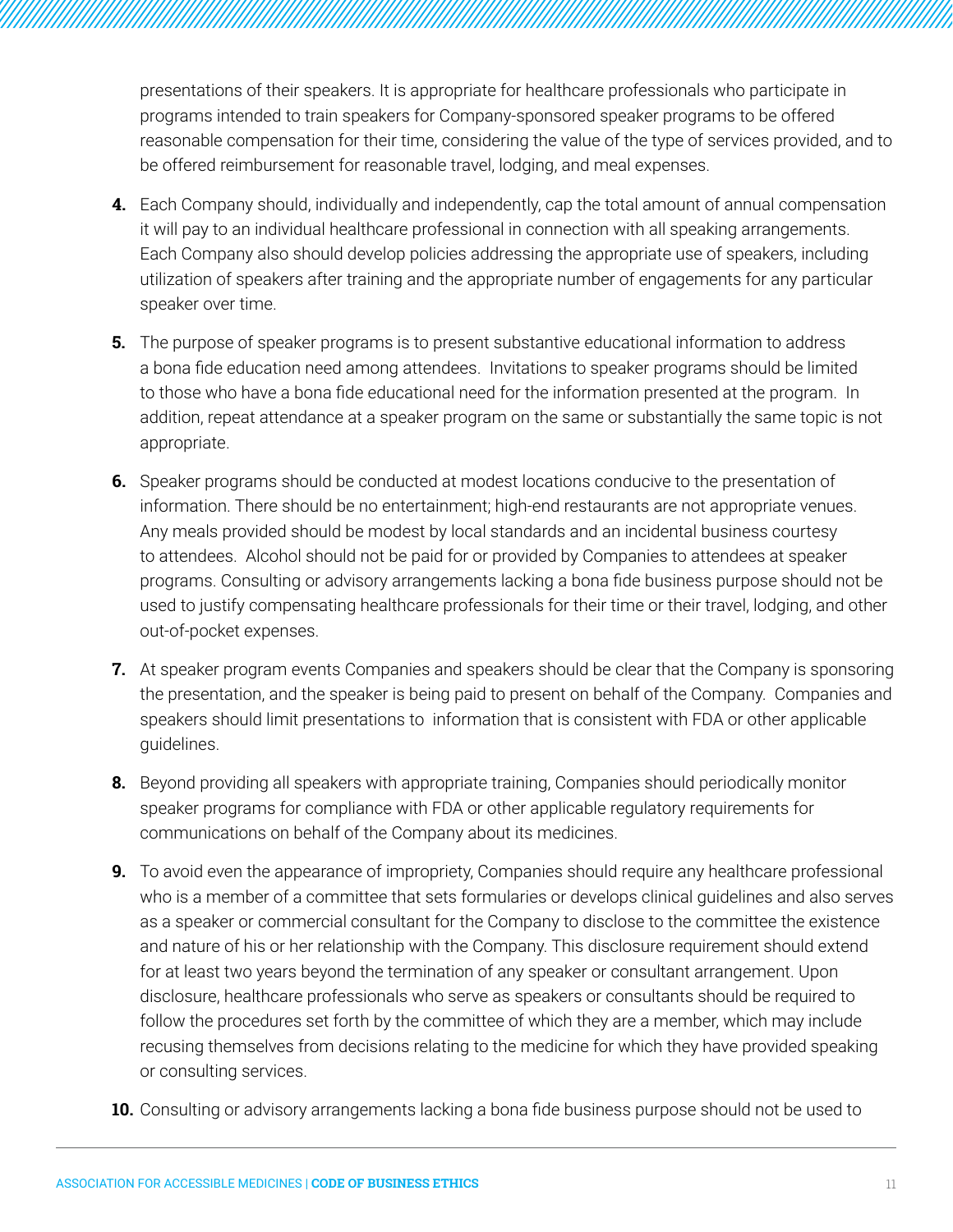justify compensating healthcare professionals for their time or their travel, lodging, and other out-ofpocket expenses.

- **B.** The following factors support the existence of a bona fide consulting or speaking arrangement (not all factors may be relevant to any particular arrangement):
	- **1.** a written contract specifies the nature of the services to be provided and the basis for payment of those services;
	- **2.** a legitimate need for the services has been clearly identified in advance of requesting the services and entering into arrangements with the prospective consultants;
	- **3.** the criteria for selecting consultants and speakers are directly related to the identified purpose, and the persons responsible for selecting the consultants and speakers have the expertise necessary to evaluate whether the particular healthcare professionals meet those criteria;
	- **4.** the number of healthcare professionals retained is not greater than the number reasonably necessary to achieve the identified purpose;
	- **5.** the retaining Company maintains records concerning, and makes appropriate use of, the services provided;
	- **6.** the venue and circumstances of any meeting with consultants or speakers are conducive with the primary focus of the meeting; specifically, resorts are not appropriate venues.

# 16. **Prohibition on Entertainment and Recreation**

- **A.** Company interactions with healthcare professionals are professional in nature and are intended to facilitate the exchange of medical or scientific information that will benefit patient care.
	- **1.** To ensure the appropriate focus on education and informational exchange and to avoid the appearance of impropriety, Companies should not provide any form of entertainment or recreational items, such as tickets to the theater or sporting events, sporting equipment, or leisure or vacation trips, to any healthcare professional who is not a salaried employee of the Company. Such entertainment or recreational benefits should not be offered, regardless of (1) the value of the items or (2) whether the Company engages the healthcare professional as a speaker or consultant.
	- **2.** No stand-alone entertainment or other leisure or social activities for healthcare professionals should be provided or paid for by Companies.

# 17. **Conduct and Training of Company Representatives**

**A.** Company representatives play an important role in delivering accurate, up-to-date information to healthcare professionals about the approved indications, benefits, and risks of medicines. These representatives often serve as the primary point of contact between the Companies who research, develop, manufacture, and market medicines and the healthcare professionals who prescribe them. As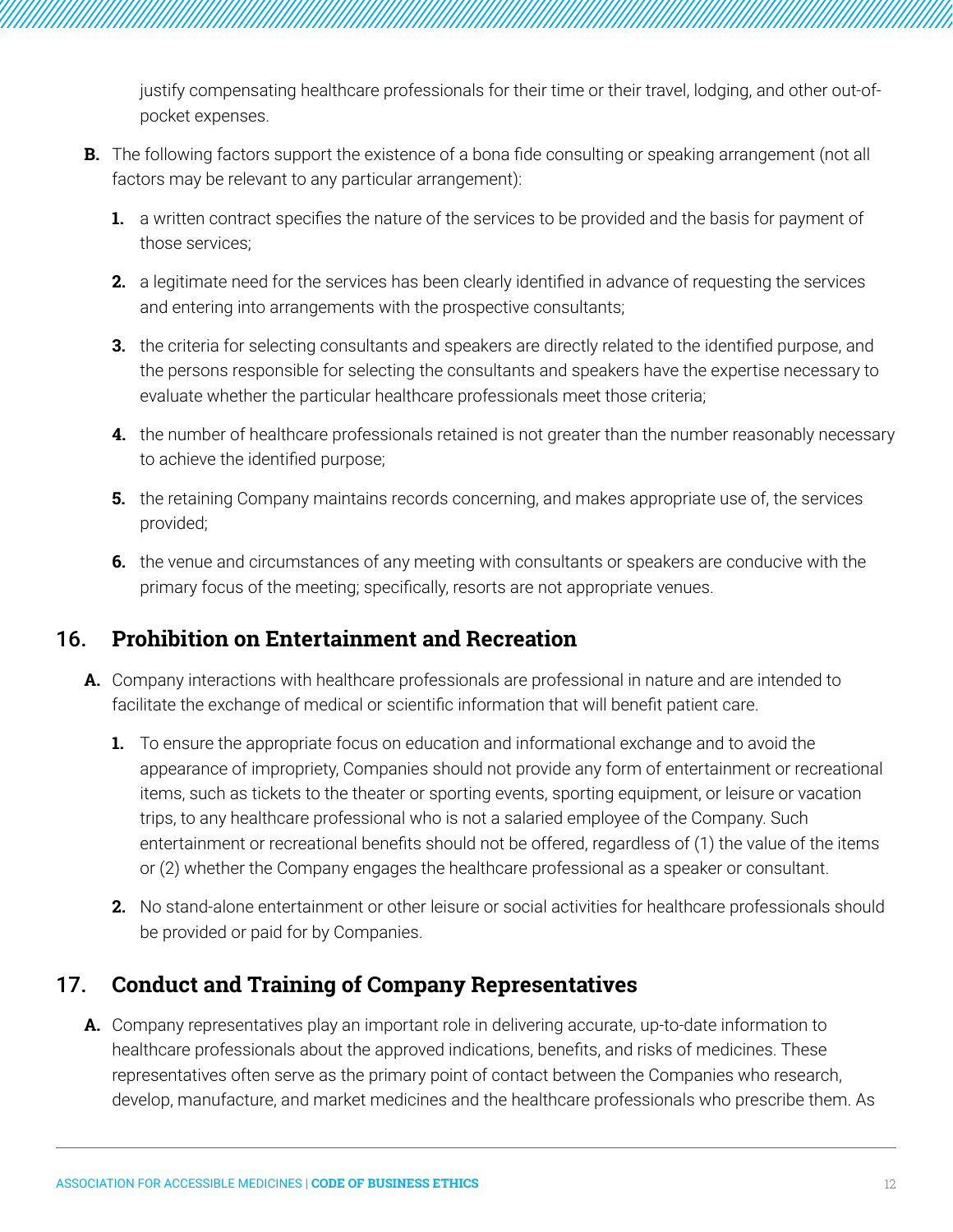such, Company representatives must act with the highest degree of professionalism and integrity.

- **1.** Companies should ensure that all representatives who are employed by or acting on behalf of the companies, and who visit healthcare professionals, receive training about the applicable laws, regulations, and industry codes of ethics that govern the representatives' interactions with healthcare professionals. In addition, Companies should train their representatives to ensure that they have sufficient knowledge of general science and product-specific information to provide accurate, up-todate information, consistent with applicable laws and regulations.
- **2.** Companies should provide updated or additional training in all of the areas needed for their representatives who visit healthcare professionals. Companies should also assess their representatives periodically to ensure that they comply with relevant Company policies and standards of conduct.
- **3.** Companies should take appropriate action when representatives fail to comply with relevant Company policies that are consistent with this Code and other relevant national and local industry codes of ethics.